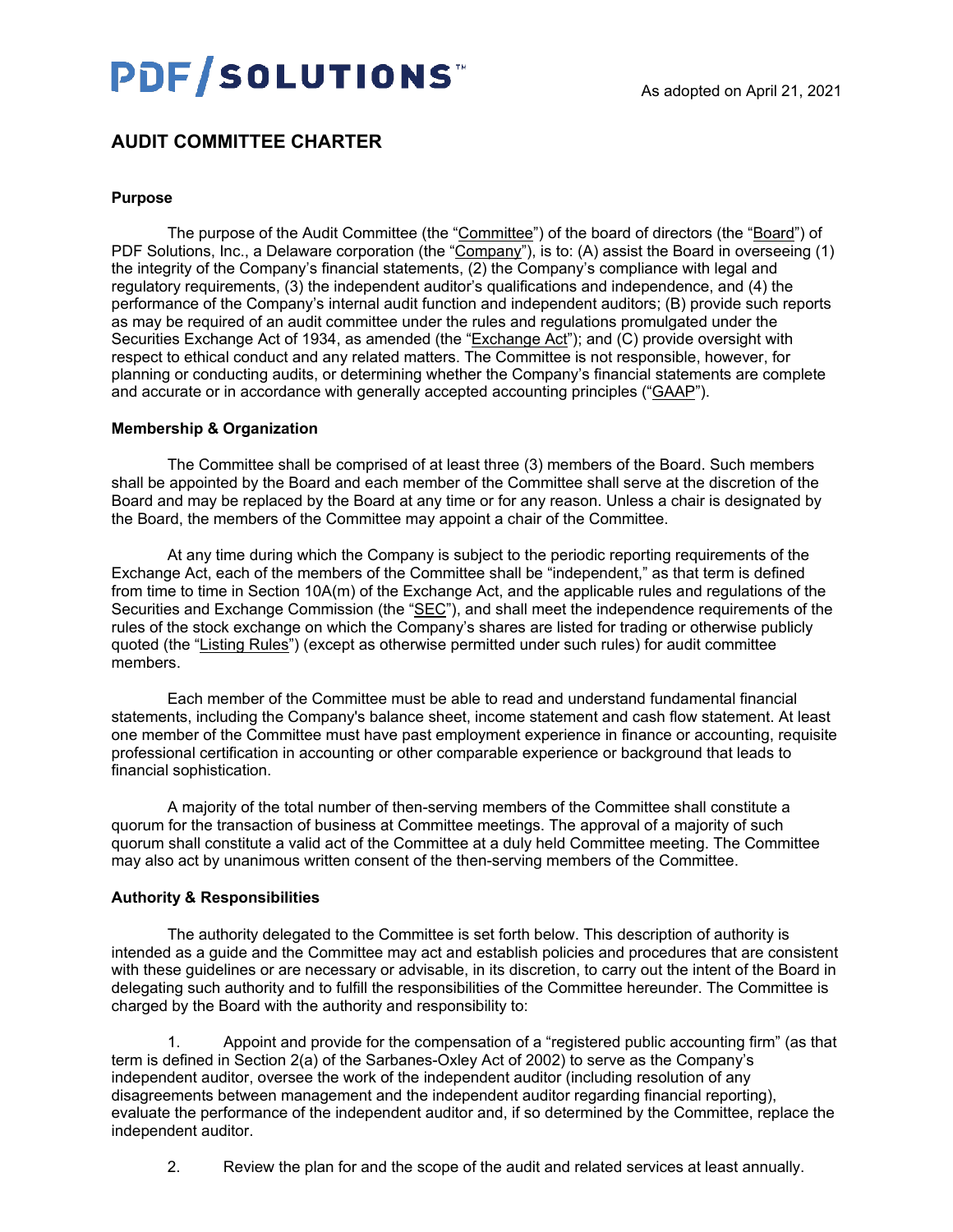3. Approve, in accordance with Sections 10A(h) and (i) of the Exchange Act, the regulations and the auditing standards (the "Regulations") of the Public Company Accounting Oversight Board (the "PCAOB"), all professional services, to be provided to the Company by its independent auditor, provided that the Committee shall not approve any non-audit services prescribed by Section 10A(g) of the Exchange Act in the absence of an applicable exemption. The Committee may adopt policies and procedures for the approval of such services which may include delegation of authority to a designated member or members of the Committee to approve such services so long as any such approvals are disclosed to the full Committee at its next scheduled meeting.

4. At least annually, obtain and review a report by the independent auditor describing: the Company's internal quality-control procedures; any material issues raised by the most recent internal quality-control review, or peer review, of the firm, or by any inquiry or investigation by governmental or professional authorities, within the preceding five years, respecting one or more independent audits carried out by the firm, and any steps taken to deal with any such issues; and (to assess the auditor's independence) all relationships between the independent auditor and the Company. Ensure the receipt of, and evaluate the written disclosures and the letter that the independent auditor submits to the Committee regarding the auditor's independence in accordance with applicable requirements of the PCAOB regarding the independent accountant's communications with the audit committee concerning independence, discuss such reports with the auditor, oversee the independence of the independent auditor and, if so determined by the Committee in response to such reports, take appropriate action to address issues raised by such evaluation or recommend such action to the full Board.

5. Discuss with the independent auditor the matters required to be discussed by the auditing standards of the PCAOB.

6. Discuss with the independent auditor and management the Company's risk assessment and risk management guidelines, policies and processes.

7. On behalf of the Board, oversee the principal risk exposures facing the Company and the Company's mitigation efforts in respect of such risks, including, but not limited to financial reporting risks, credit and liquidity risks, and environmental and sustainability risks.

8. Review with management any significant changes to GAAP, SEC and other accounting policies or standards that will impact or could impact the financial reports under review.

9. Review significant changes to the Company's accounting principles and practices proposed by the independent auditor or management.

10. Instruct the independent auditor to report to the Committee on all critical accounting policies of the Company, all alternative treatments of financial information within GAAP that have been discussed with management, ramifications of the use of such alternative disclosures and treatments and the treatment preferred by the independent auditor, and other material written communication between the independent auditor and management, and discuss these matters with the independent auditor and management.

11. Meet with management and the independent auditor to discuss the annual financial statements prior to the filing of the Form 10-K, including Management's Discussion and Analysis of Financial Condition and Results of Operations contained therein, the report of the independent auditor with respect to such annual financial statements and any critical audit matters ("CAM") and related CAM disclosures, and to discuss significant issues encountered in the course of the audit work, including: restrictions on the scope of activities; access to required information; the adequacy of internal controls, including any special steps adopted in light of any significant deficiencies or material weaknesses in the design or operation of internal control over financial reporting identified during the course of the annual audit, and the adequacy of disclosures about changes in internal control over financial reporting; the adequacy of the disclosure of off-balance sheet transactions, arrangements, obligations and relationships in reports filed with the SEC; and the appropriateness of the presentation of any non-GAAP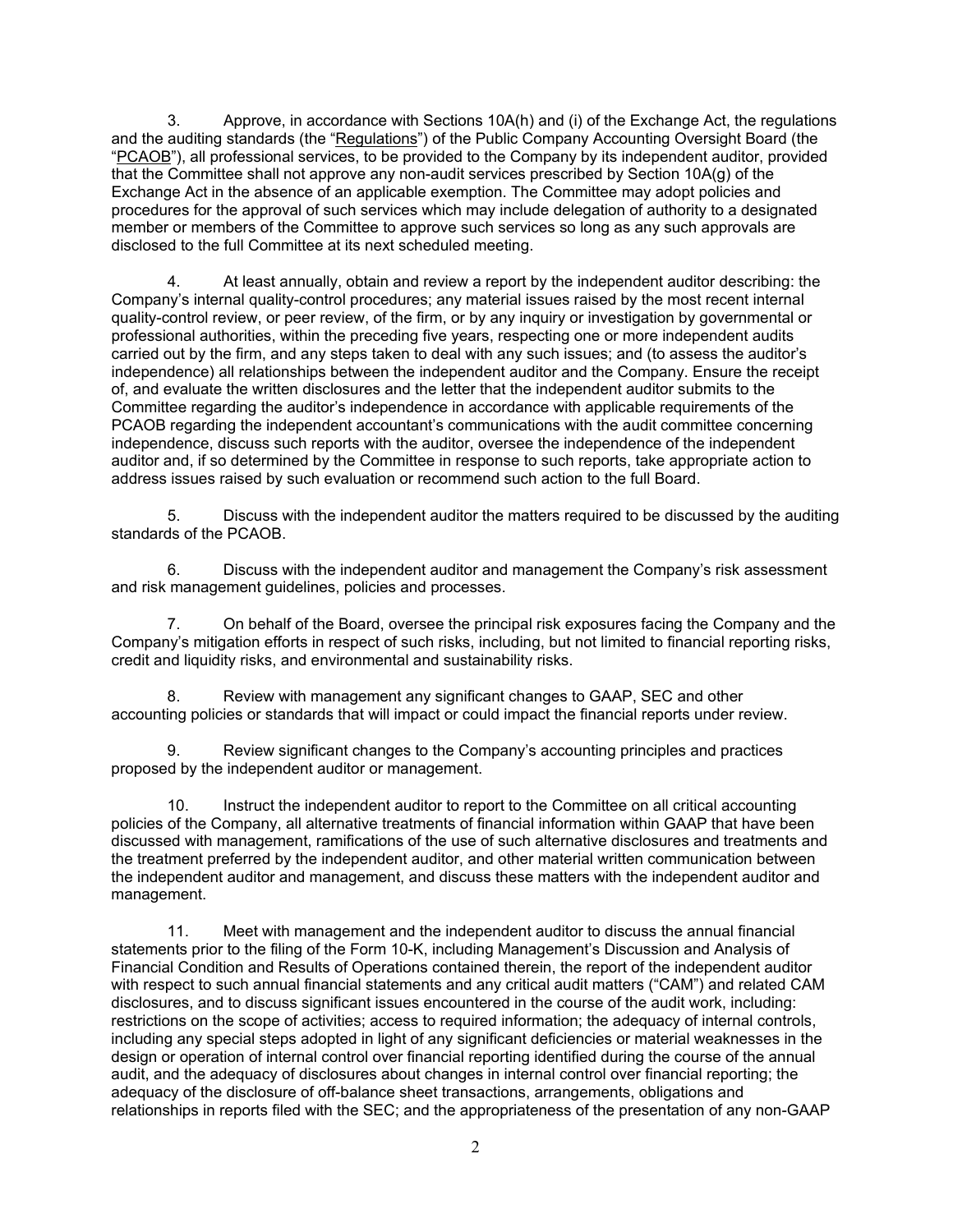financial measures (as defined in the Regulations) included in any report filed with the SEC or in any public disclosure or release.

12. Periodically receive reports from management regarding, and review and discuss the adequacy and effectiveness of, the Company's disclosure controls and procedures.

13. Review and discuss with the independent auditor and management their periodic reviews of the adequacy of the Company's accounting and financial reporting processes and systems of internal control, including any significant deficiencies and material weaknesses in their design or operation.

14. Discuss any comments or recommendations of the independent auditors outlined in their annual management letter or internal control reports. If appropriate, approve a schedule for implementing any recommended changes and monitor compliance with the schedule.

15. Review, prior to public release, the substance and presentation of financial information (including any guidance) in the Company's annual and quarterly earnings releases.

16. Consider the establishment, and oversee the activities, of any internal audit function within the Company.

17. Discuss with management and the independent auditor the quarterly financial statements prior to the filing of the Form 10-Q, including Management's Discussion and Analysis of Financial Condition and Results of Operations contained therein; provided that this responsibility may be delegated to the chairman of the Committee or a member of the Committee who is a financial expert.

18. Periodically conduct separate executive sessions with management and the independent auditor to discuss matters that any of them or the Committee believes could significantly affect the financial statements and should be discussed privately; and review with the independent auditor any audit problems or difficulties and management's response, including any restrictions on the scope of the independent auditor's activities or access to requested information, or any significant disagreements with management.

19. Evaluate the qualifications, performance and independence of the lead audit partner and, if so determined by the Committee, recommend replacement or rotation of the lead audit partner.

20. Conduct or authorize such inquiries into matters within the Committee's scope of responsibility as the Committee deems appropriate.

21. Establish a procedure for receipt, retention and treatment of any complaints received by the Company about its accounting, internal accounting controls or auditing matters and for the confidential and anonymous submission by employees of concerns regarding questionable accounting or auditing matters.

22. Review and oversee procedures designed to identify "related party" transactions that are material to the Company's consolidated financial statements or otherwise require disclosure under applicable laws and rules adopted by the SEC. The Committee shall have the authority to approve any such "related party" transactions.

23. Engage and terminate independent counsel and other advisers as the Committee determines necessary to carry out its responsibilities and approve the fees and service terms of such advisors.

24. Cause the officers of the Company to provide such funding as the Committee shall determine to be appropriate for payment of compensation to the Company's independent auditor and any legal counsel or other advisers engaged by the Committee, and payment of ordinary administrative expenses of the Committee that are necessary or appropriate in carrying out its duties.